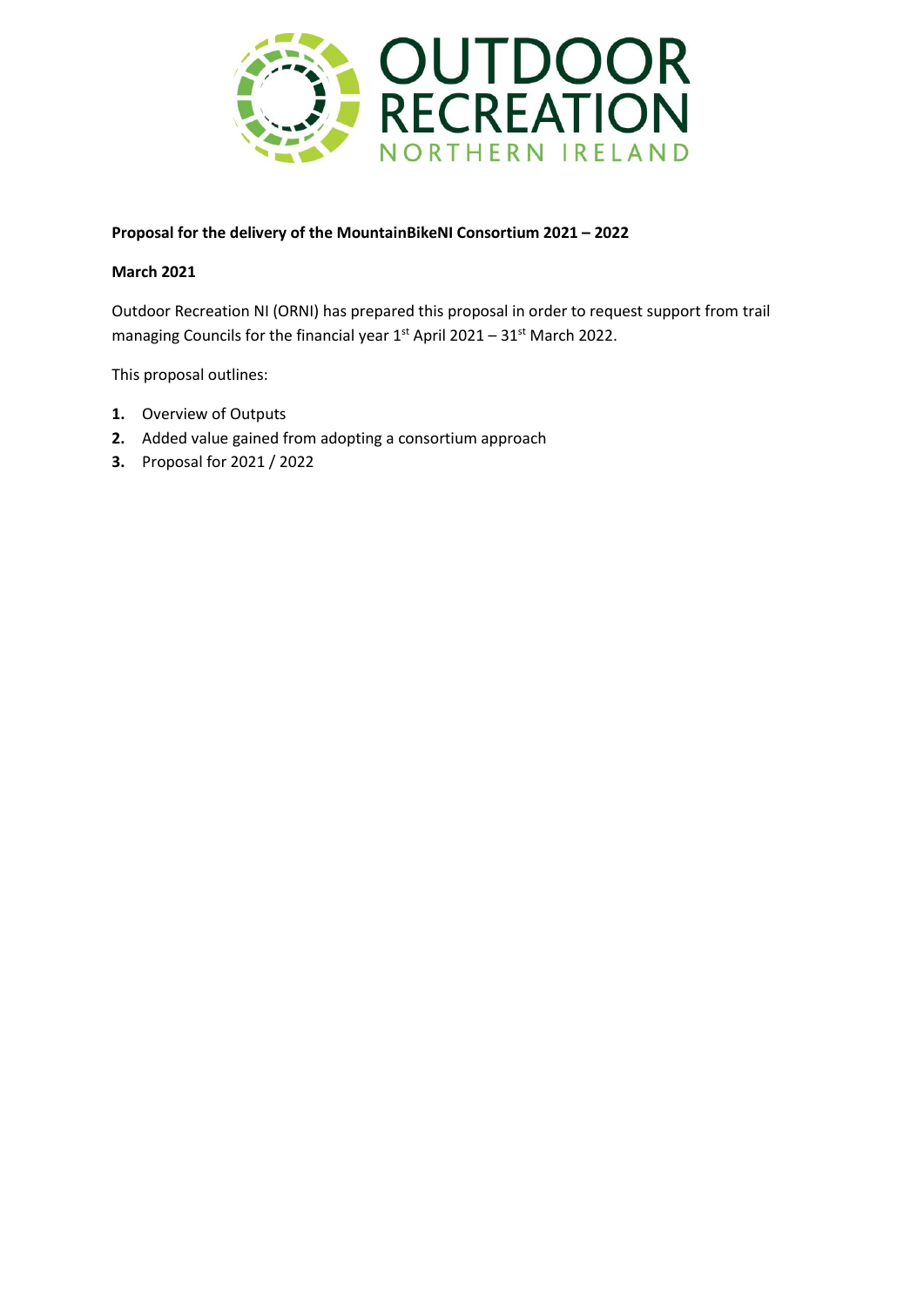## **1. Overview of Outputs:**

Outdoor Recreation NI will continue to assign staff resources to the MountainBikeNI Consortium in order to continue to promote Northern Ireland as a 'must visit mountain bike destination'.

Whilst promotion will take place under the MountainBikeNI umbrella brand each destination will be clearly differentiated within marketing activity.

The focus of marketing activity will be within Northern Ireland and the Republic of Ireland in order to deliver on key objectives:

- Increase number of visits within each trail centre
- Increase the engagement of mountain bikers with the local economy i.e. increase economic impact

| <b>Partner</b>                       | <b>MUDC</b> | <b>NMDDC</b> | <b>BCC</b> | <b>FODC</b> |
|--------------------------------------|-------------|--------------|------------|-------------|
| <b>Partner Support</b>               | £13,000     | £16,666      | £5,000     | £5,000      |
| <b>Sponsorship Contribution</b>      | £5,000      | £10,000      | 0          | 0           |
| <b>Partner Total</b>                 | £18,000     | £26,666      | £5,000     | £5,000      |
| % of Delivery Capacity               | 33%         | 49%          | 9%         | 9%          |
| <b>Fundamental Outputs</b>           |             |              |            |             |
| <b>Mountain Bike NI Consortium</b>   |             | ✓            |            |             |
| <b>MountainBikeNI.com Website</b>    |             |              |            |             |
| <b>Customer Interaction</b>          |             |              |            |             |
| <b>Trail Centre Specific Outputs</b> |             |              |            |             |
| <b>Trail Cards E-commerce</b>        | ✓           | ✓            | $\times$   | $\times$    |
| <b>Mountain Bike NI Trails Team</b>  |             |              |            |             |
| (Volunteer Ranger Scheme)            |             |              |            |             |
| <b>Sponsorship Liaison</b>           |             | ✓            | $\times$   | $\times$    |
| <b>Marketing Outputs</b>             |             |              |            |             |
| <b>NI Marketing via MTBNI</b>        |             |              |            |             |
| <b>Channels</b>                      |             |              |            |             |
| <b>ROI Marketing Campaigns</b>       |             |              | $\times$   | $\times$    |
|                                      | (E1000)     | (E2000)      |            | (E1000)     |
| <b>Destination Support /</b>         |             |              | $\times$   | $\times$    |
| <b>Business Upskilling</b>           |             |              |            |             |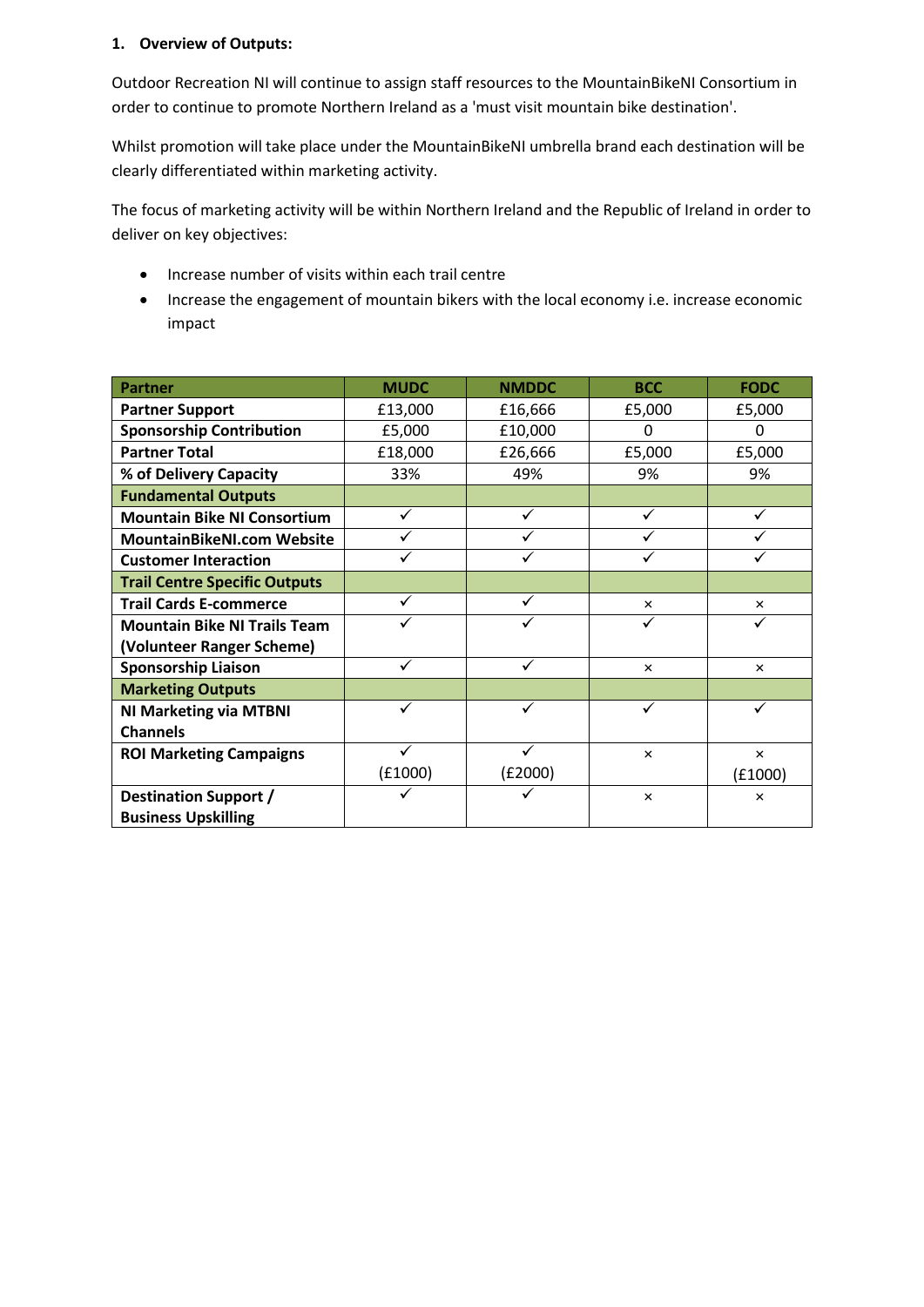## **A. Fundamental Outputs**

## **A.1.MountainBikeNI Consortium**

- Act as the Secretariat for the MountainBikeNI Consortium minimum of 2 meetings per annum
- Agree meeting dates, venue, agenda and circulate minutes
- Prepare and agree annual work programme and provide a progress report on a quarterly basis

# **A.2.MountainBikeNI.com Website**

- Manage and maintain the MountainBikeNI.com website including:
	- o All Trail Centres
		- Manage Trail Centre Profile including event calendar in liaison with trail managers
		- Update of Trail Conditions (diversions, closures etc) as required in liaison with trail managers
	- o National Trail Centres Only
		- **•** Proactive liaison with local tourism service providers (accommodation and eatery) to ensure their web profiles are targeted to the mountain bike market and offers are available in line with campaigns
- Continue to provide high quality and accurate information and content (as required) for Tourism Northern Ireland's consumer website DiscoverNorthernIreland.com
- Provide accurate information and content (as required) for councils' tourism websites
- Proactive Search Engine Optimisation (SEO) to ensure competitive Google Ranking for key terms in both Great Britain (GB) and Republic of Ireland (ROI) markets

# **A.3.Customer Interaction**

• Deal with customer enquiries via telephone, email and social media in a timely manner

# **B. Trail Centre Specific Outputs**

# **B.1. Trail Cards**

- Manage and maintain the e-commerce platform within MountainBikeNI.com
- Proactively engage with tourism service providers and relevant retail outlets to encourage stocking and sale of trail cards
- Facilitate any reprint / redesign of trail cards<sup>1</sup>
- Provide quarterly report of trail card sales within overall work programme report

<sup>&</sup>lt;sup>1</sup> Additional budget will be required for trail card design and print costs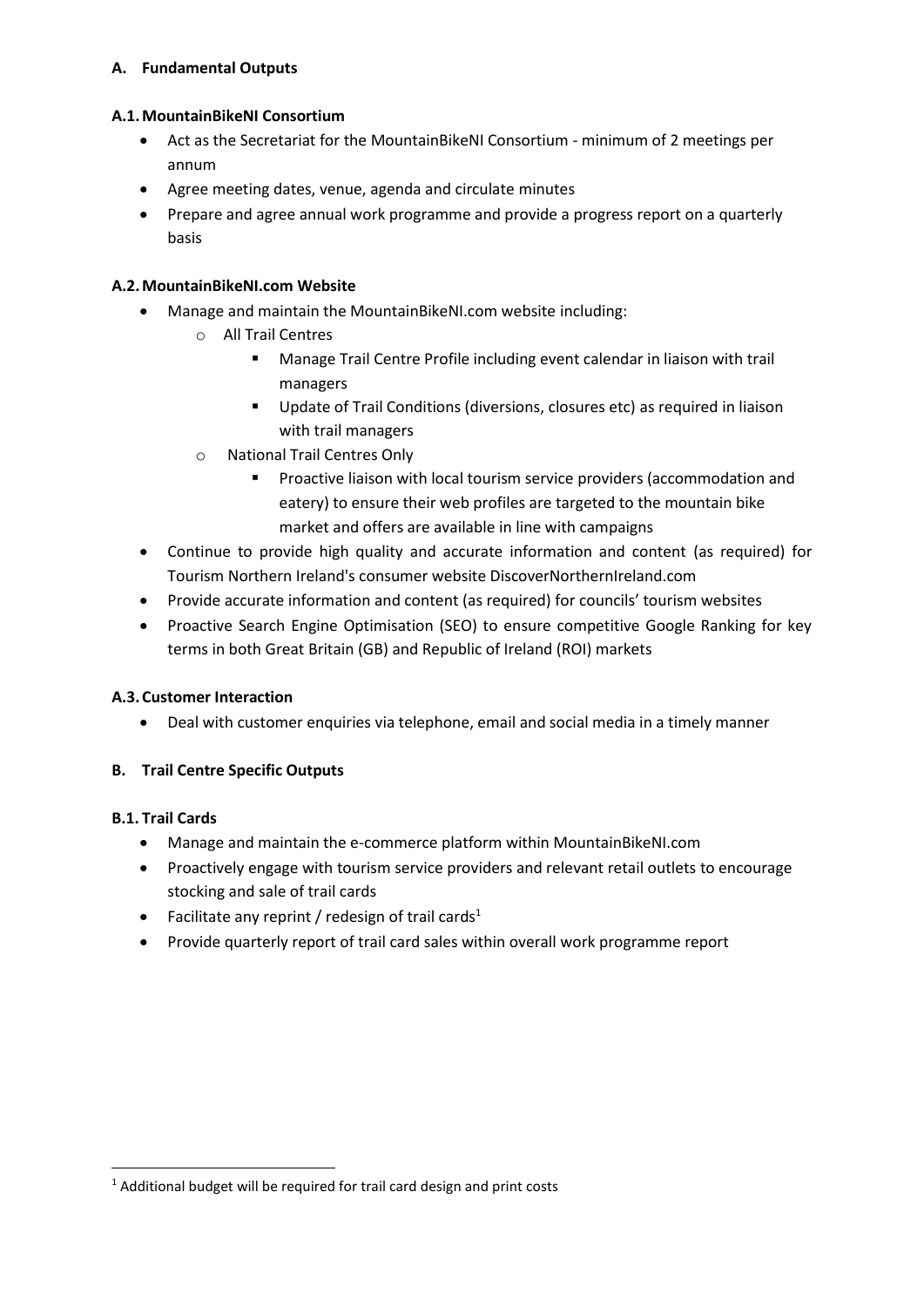### **B.2. MountainBikeNI Trails Team (Volunteer Ranger Scheme)<sup>2</sup>**

- Lead the recruitment of MTB volunteers and manage database
- Communicate dates of maintenance days and allocate volunteers
- Manage MountainBikeNI Trails Team Facebook Group
- Proactively publicise the work of the MountainBikeNI Trails Team
- Organise a training and reward programme in conjunction with the trail sponsor

#### **B.3. Sponsorship Liaison**

- In partnership with National Trail Centre managing councils recruit a title sponsor for MountainBikeNI.com and the National Trail Centres
- Agree annual support programme with sponsors and act as key liaison to maximise benefits of both parties
- Manage the ongoing relationship with the sponsor

### **C. Marketing Outputs**

#### **C.1. NI Marketing via MTBNI Channels**

- Increase awareness levels, visitation and spend from NI based Mountain bikers via:
	- $\circ$  Design and implementation of the annual content, social media and e-marketing plan against key segments and trigger points
	- $\circ$  Create and circulate positive media stories to local and NI media re mountain biking and events, ensuring prominent destination / local authority message (as appropriate)

### **C.2. ROI Marketing Campaigns**

- Increase awareness levels, visitation and spend from ROI based Mountain bikers via:
	- $\circ$  Delivery of a targeted campaign activity (within budget proposed £4,000) to include editorial, advertorial, advertising (online / offline bundles), advocacy, PR FAM Trips

<sup>&</sup>lt;sup>2</sup> Council partners to deliver maintenance days including provision of lunch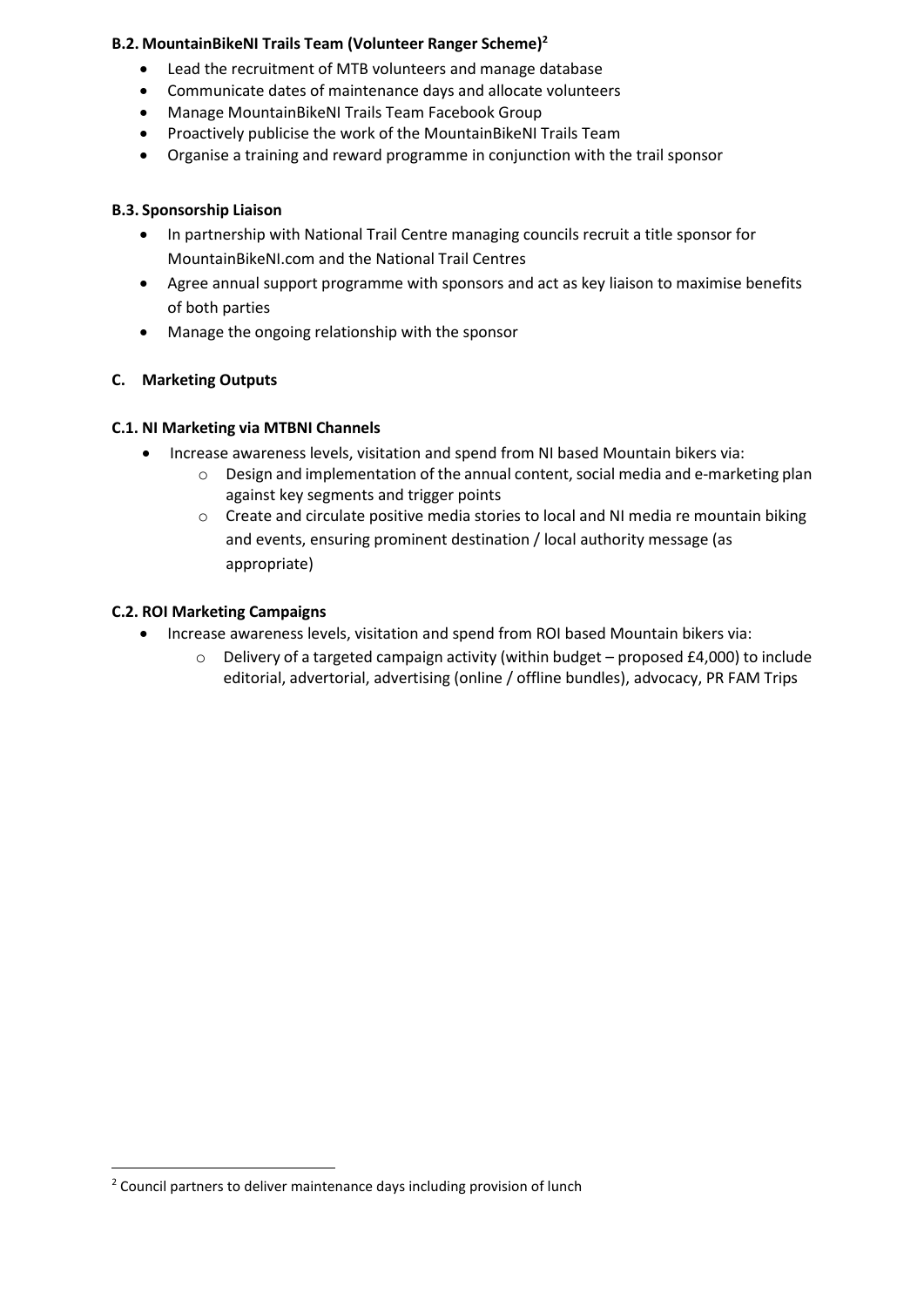## **C.3. Destination Support and Business Upskilling**

- Business Upskilling:
	- o Support Council workshops for local tourism service providers
	- o Proactive engagement with local tourism service providers (accommodation, eateries and activity providers) to ensure:
		- their offering is targeted to the mountain bike market i.e. 'MTB Friendly'
		- innovative offers are available in line with campaigns
		- increased awareness of MTB product offering within their destination
	- o Update of on-line toolkit for local tourism service providers including visitor profiles and requirements, product and service advice, marketing recommendations / opportunities and best practice benchmarking
- Destination Support:
	- o Provide support to Council Tourism teams to accurately incorporate the promotion of mountain biking within a wider tourism offering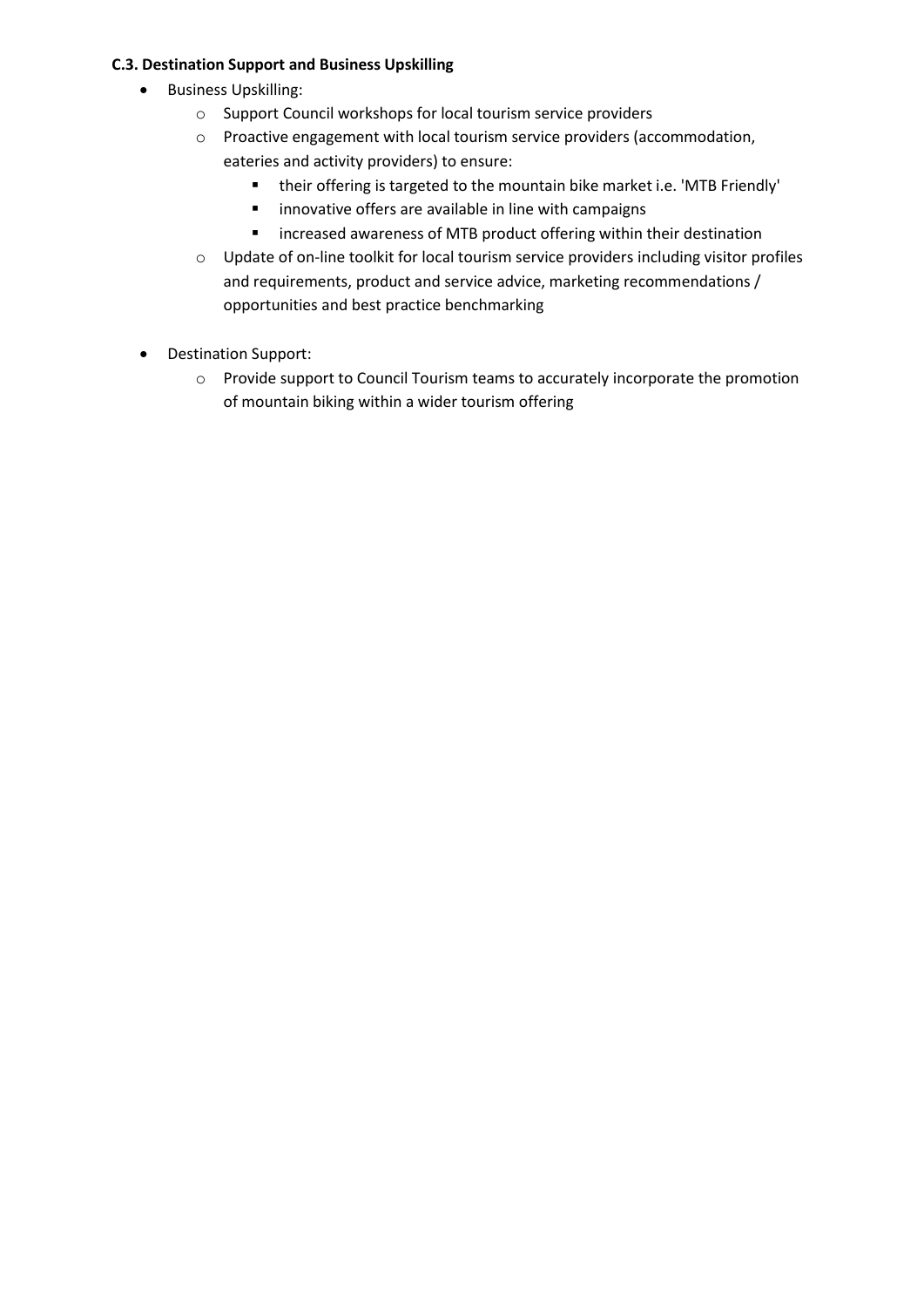## **2. Added value gained from adopting a consortium approach**

Outdoor Recreation NI is able to provide the following added value to those councils supporting the MountainBikeNI Consortium:

## **Consortium Approach**

A consortium approach provides the following benefits:

- **Economies of scale** in campaign costs, project costs such as MTB Research
- The ability to **cross sell** between trail centres i.e. consumers interested in or visiting the Mournes based trails will learn about the Davagh Trails and vice versa
- A greater potential to attract (via tender) a **sponsor**
- **Improved brand, destination and product recognition**

# **Marketing Foundation**

The following marketing foundation is already in place – reducing the need for supporting councils to further invest elsewhere:

- MountainBikeNI.com website attracting 63,449 visits in 2020/21 (37% increase from 2019/2020)
- E-marketing Database of 12,807
- Social media following of 26,070 (Facebook, Twitter, Instagram)

# **Expertise & Knowledge**

Outdoor Recreation Northern Ireland is a not–for–profit organisation whose role is to develop, manage and promote outdoor recreation across Northern Ireland therefore those councils supporting the consortium benefit from its significant expertise and knowledge.

- Product knowledge gained from:
	- $\circ$  proactive campaigning for 10+ years for the development of mountain biking in Northern Ireland
	- o driving the development of Rostrevor, Castlewellan, Blessingbourne, Castle Ward and Barnett Demesne Mountain Bike Trails
- Visitor Safety knowledge gained from:
	- o membership of Visitor Safety Group (VSG)
	- o staff training investment including VSG and other relevant workshops
- Mountain bike market knowledge gained from proactive:
	- o benchmarking from competitor destinations
	- o engagement with UK and ROI wide industry experts
	- o staff training investment including learning journeys and industry conferences
- Marketing expertise gained from:
	- $\circ$  10+ years of proactively promoting outdoor recreation / activity tourism in Northern Ireland via Outdoor Recreation NI platforms such as OutdoorNI.com. WalkNI.com
	- $\circ$  10+ years delivering activity tourism marketing outputs for Tourism Northern Ireland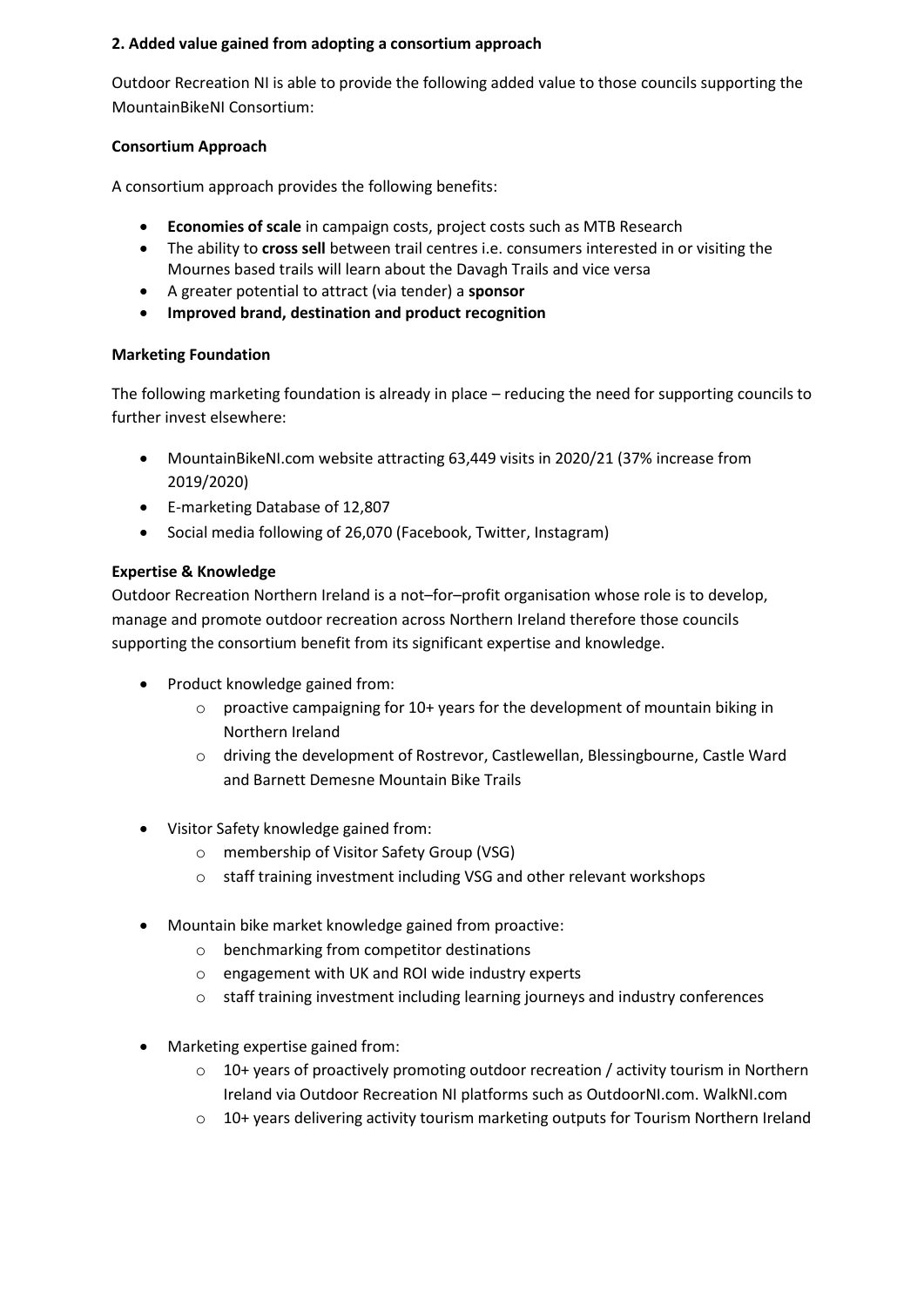### **3. Proposal 2021 / 2022**

## **Delivery of Outputs**

| Partner                  | MUDC/£ | NMDDC / £ | BCC / E | FODC / £ |
|--------------------------|--------|-----------|---------|----------|
| Partner Support          | 13,000 | 16.666    | 5,000   | 5,000    |
| Sponsorship Contribution | 5,000  | 10,000    |         |          |
| <b>Partner Total</b>     | 18,000 | 26,666    | 5,000   | 5,000    |
| % of Delivery Capacity   | 33%    | 49%       | 9%      | 9%       |

### **Campaigns**

| <b>Source</b>               | Amount / £ | % of campaign delivery |
|-----------------------------|------------|------------------------|
| Newry, Mourne and Down      | 2.000      | 50%                    |
| <b>District Council</b>     |            |                        |
| Mid Ulster District Council | 1,000      | 25%                    |
| Fermanagh & Omagh           | 1,000      | 25%                    |
| <b>TOTAL</b>                | 4,000      | 100%                   |

In 2021 / 2022, proactive promotion in Northern Ireland will be achieved via MTBNI's extensive web visitors, e-zine subscribers and social media followers.

A ROI focused campaign is proposed to encourage as allowed by the easing of COVID-19 restrictions.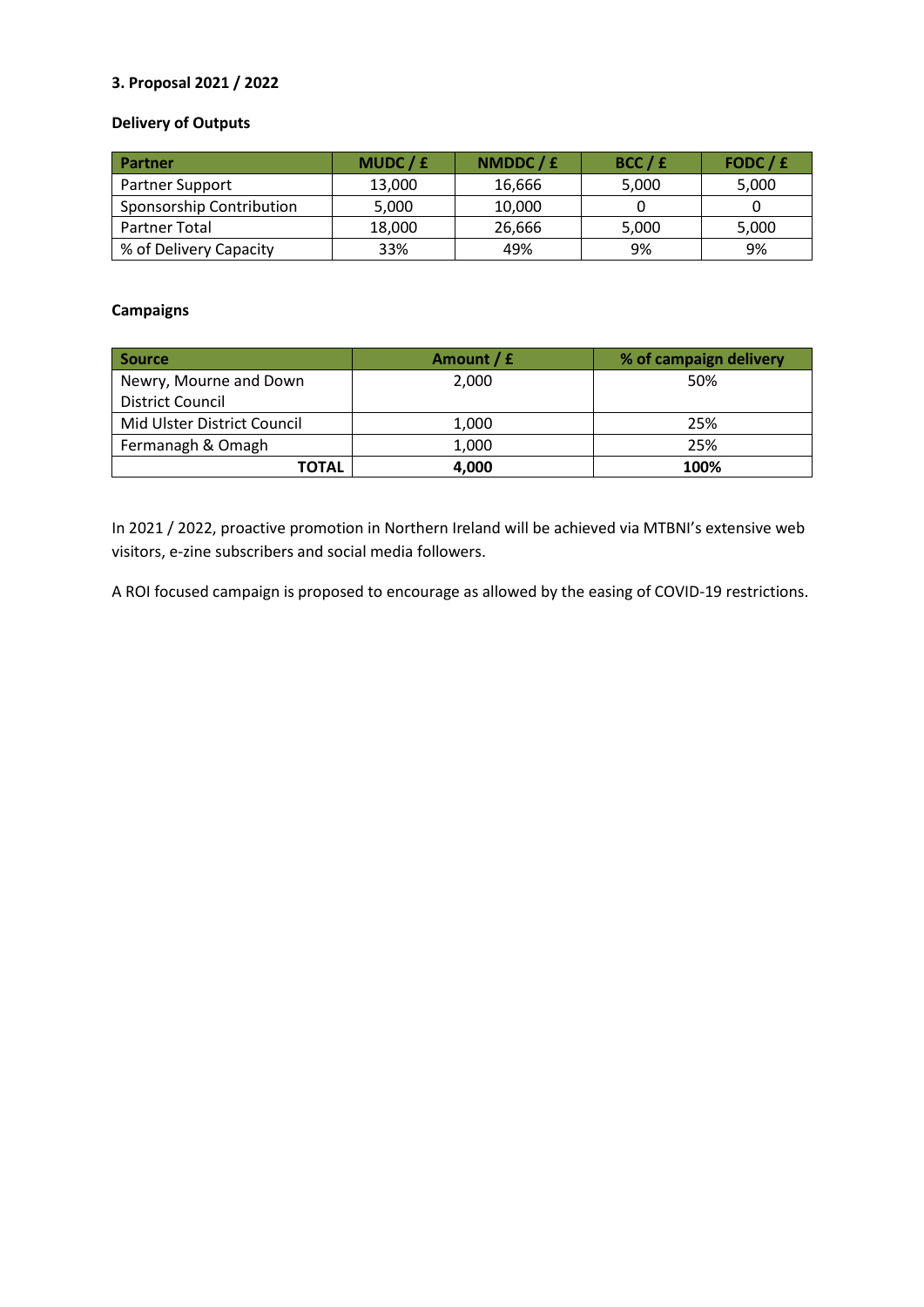

 **MOUNTAINBIKENI.COM MARKETING CONSORTIUM**

 **WORK PROGRAMME AND REPORTING** 

 **(APRIL 2020 – 2021)\***

\* Due to the impact of COVID-19 (including temporary trail centre closures), ORNI delivered the outputs of the MTBNI Consortium from 1<sup>st</sup> August 2020 - 31<sup>st</sup> March 2021. An **essential communication service was maintained between 1st April 2020 – 31st July 2020.**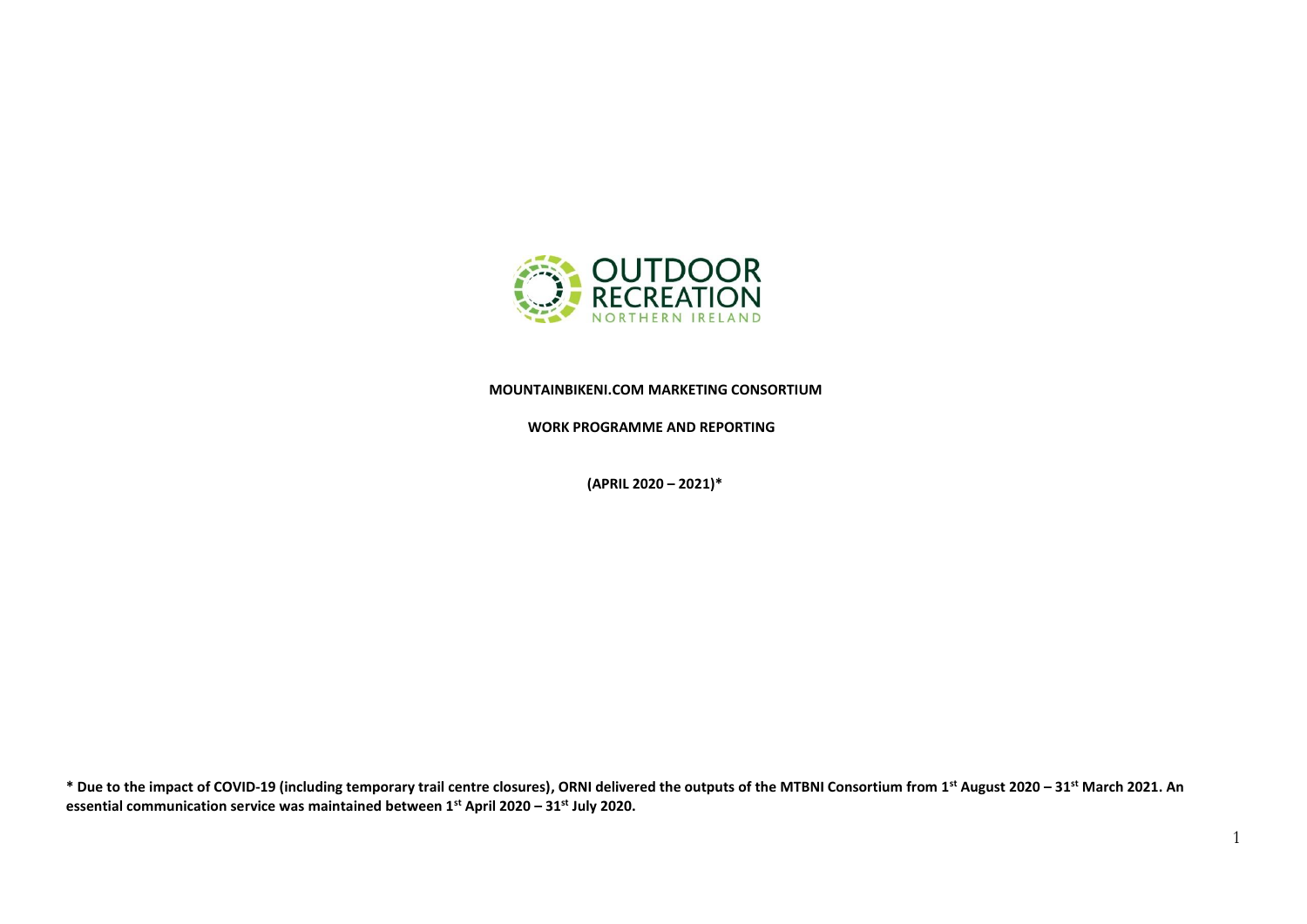|                                   | <b>INCREASING AWARENESS OF OUTDOOR RECREATION OPPORTUNITIES</b>                                                                                                                                                                                                                                                                                                                                                                                                                                                                                                                                                                                                                                                                                                                                                                                                                                                                                                                                                                                                          |                                                                                                                                                                                                                                                                                                                                                                                                                                                                                                                  |  |
|-----------------------------------|--------------------------------------------------------------------------------------------------------------------------------------------------------------------------------------------------------------------------------------------------------------------------------------------------------------------------------------------------------------------------------------------------------------------------------------------------------------------------------------------------------------------------------------------------------------------------------------------------------------------------------------------------------------------------------------------------------------------------------------------------------------------------------------------------------------------------------------------------------------------------------------------------------------------------------------------------------------------------------------------------------------------------------------------------------------------------|------------------------------------------------------------------------------------------------------------------------------------------------------------------------------------------------------------------------------------------------------------------------------------------------------------------------------------------------------------------------------------------------------------------------------------------------------------------------------------------------------------------|--|
|                                   | *denotes where extra programme budget may be required on a case per case basis                                                                                                                                                                                                                                                                                                                                                                                                                                                                                                                                                                                                                                                                                                                                                                                                                                                                                                                                                                                           |                                                                                                                                                                                                                                                                                                                                                                                                                                                                                                                  |  |
|                                   | WORK TO BE DELIVERED (2020-2021)                                                                                                                                                                                                                                                                                                                                                                                                                                                                                                                                                                                                                                                                                                                                                                                                                                                                                                                                                                                                                                         | <b>PROGRESS</b>                                                                                                                                                                                                                                                                                                                                                                                                                                                                                                  |  |
| <b>MountainBikeNI Consortium</b>  | Act as the Secretariat for the MountainBikeNI Consortium - minimum of 2<br>$\bullet$<br>meetings per annum<br>Agree meeting dates, venue, agenda and circulate minutes<br>$\bullet$<br>Prepare and agree annual work programme and provide a progress report on<br>$\bullet$<br>a quarterly basis                                                                                                                                                                                                                                                                                                                                                                                                                                                                                                                                                                                                                                                                                                                                                                        | 3 Consortium meetings held online - August 2020, February<br>2021 and March 2021.                                                                                                                                                                                                                                                                                                                                                                                                                                |  |
| <b>MountainBikeNI.com Website</b> | Manage and maintain the MountainBikeNI.com website including:<br>o All Trail Centres<br>Manage Trail Centre Profile including event calendar in<br>٠.<br>liaison with trail managers<br>Update of Trail Conditions (diversions, closures etc) as<br>required in liaison with trail managers<br><b>National Trail Centres Only</b><br>$\circ$<br>Annual update of downloadable online destination guides<br>Proactive liaison with local tourism service providers<br>(accommodation and eatery) to ensure their web profiles<br>are targeted to the mountain bike market and offers are<br>available in line with campaigns<br>Continue to provide high quality and accurate information and content (as<br>required) for Tourism Northern Ireland's consumer website<br>DiscoverNorthernIreland.com<br>Provide accurate information and content (as required) for councils' tourism<br>websites<br>Proactive Search Engine Optimisation (SEO) to ensure competitive Google<br>Ranking for key terms in both Great Britain (GB) and Republic of Ireland (ROI)<br>markets | April - July 2020<br>Essential updates provided regarding impact of COVID<br>restrictions<br>August 2020 - March 2021<br>Gortin Glens Forest Park Trail Centre added<br>Unique users increased by 50% from same period last<br>$\bullet$<br>year - 52% of these were new users<br>New content included:<br>26 news articles<br>$\circ$<br>7 blogs<br>$\circ$<br>Regular updates re trail conditions / closures<br>$\circ$<br>/ diversions - gained through regular<br>interaction with trail managers / rangers. |  |
| <b>Customer Interaction</b>       | Deal with customer enquiries via telephone, email and social media in a<br>timely manner                                                                                                                                                                                                                                                                                                                                                                                                                                                                                                                                                                                                                                                                                                                                                                                                                                                                                                                                                                                 | Daily interaction with mountain bikers primarily via social<br>media direct messages (DMs) - providing advice and answering<br>trail centre related queries<br>Regular interaction with trail centre managers - providing                                                                                                                                                                                                                                                                                        |  |
|                                   |                                                                                                                                                                                                                                                                                                                                                                                                                                                                                                                                                                                                                                                                                                                                                                                                                                                                                                                                                                                                                                                                          | feedback from public e.g. fallen trees and gaining updates re<br>trail conditions / closures and diversions                                                                                                                                                                                                                                                                                                                                                                                                      |  |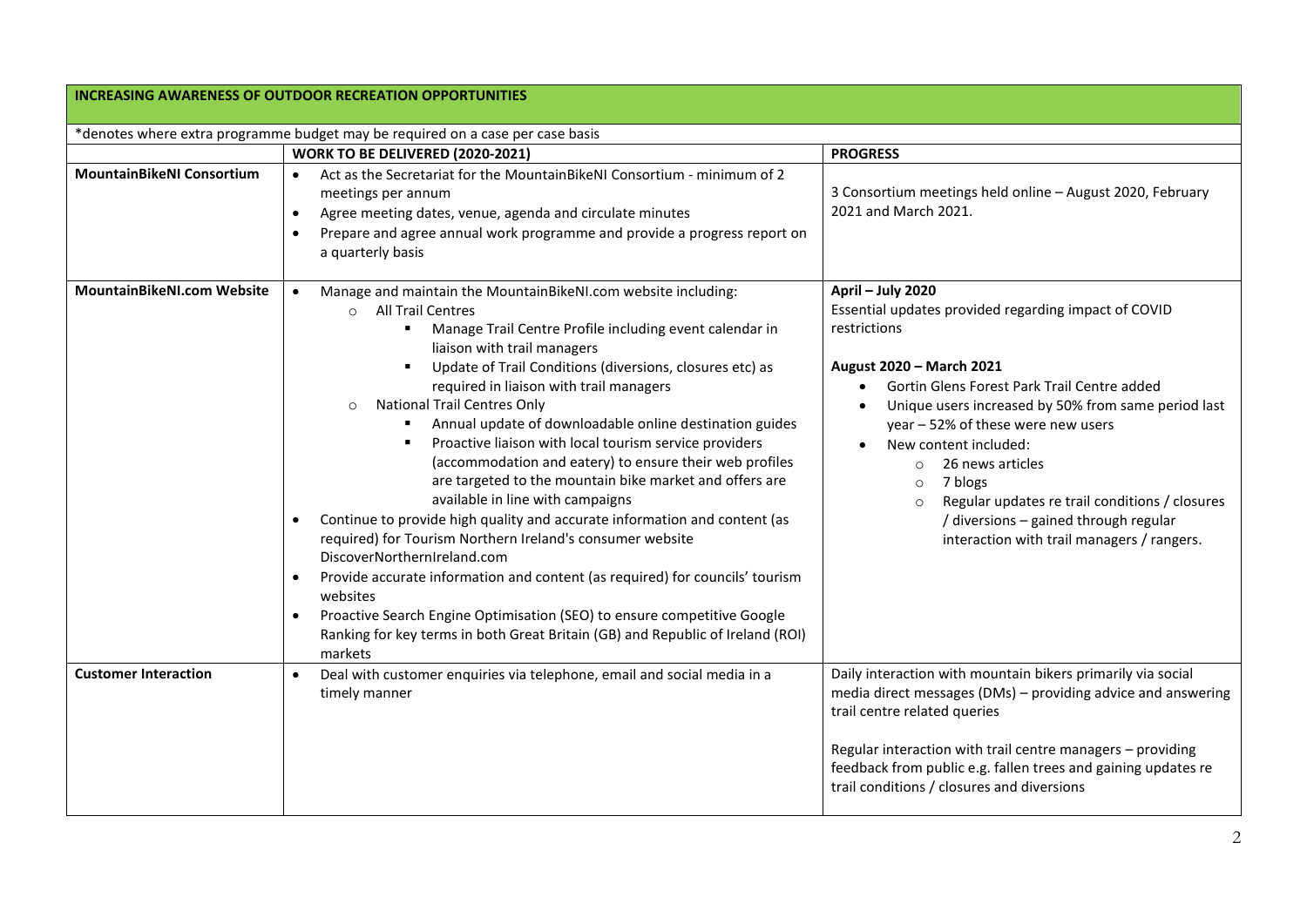| <b>Trail Cards</b>                        | Manage and maintain the e-commerce platform within MountainBikeNI.com<br>$\bullet$<br>Proactively engage with tourism service providers and relevant retail outlets<br>$\bullet$<br>to encourage stocking and sale of trail cards<br>Facilitate any reprint / redesign of trail cards<br>$\bullet$<br>Provide quarterly report of trail card sales within overall work programme<br>$\bullet$<br>report                                       | Online trail card sales were suspended due to COVID-19                                                                                                                                                                                                                                                                                                                                                                                                                                                                                                                                                                                                                                                              |
|-------------------------------------------|-----------------------------------------------------------------------------------------------------------------------------------------------------------------------------------------------------------------------------------------------------------------------------------------------------------------------------------------------------------------------------------------------------------------------------------------------|---------------------------------------------------------------------------------------------------------------------------------------------------------------------------------------------------------------------------------------------------------------------------------------------------------------------------------------------------------------------------------------------------------------------------------------------------------------------------------------------------------------------------------------------------------------------------------------------------------------------------------------------------------------------------------------------------------------------|
| <b>Sponsorship Liaison</b>                | In partnership with National Trail Centre managing councils recruit a title<br>$\bullet$<br>sponsor for MountainBikeNI.com and the National Trail Centres<br>Agree annual support programme with sponsors and act as key liaison to<br>$\bullet$<br>maximise benefits of both parties<br>Manage the ongoing relationship with the sponsor<br>$\bullet$                                                                                        | Chain Reaction Cycles secured as official sponsor for<br>2020/2021.<br>Ongoing liaison with CRC to roll out the month-by-month<br>sponsorship plan including:<br>CRC sharing MTBNI content via their extensive<br>$\bullet$<br>communication channels<br>CRC using NI Trail Centres as backdrop for film /<br>$\bullet$<br>photos shoots for content features<br>CRC donating prizes for MTBNI online competitions<br>(used to build e-zine database and social media<br>following)                                                                                                                                                                                                                                 |
| NI Marketing via MTBNI<br><b>Channels</b> | Increase awareness levels, visitation and spend from NI based mountain<br>$\bullet$<br>bikers via:<br>Design and implementation of the annual content, social media and<br>$\circ$<br>e-marketing plan against key segments and trigger points<br>Create and circulate positive media stories to local and NI media re<br>$\circ$<br>mountain biking and events, ensuring prominent destination / local<br>authority message (as appropriate) | The domestic market was MTBNI's focus in 2020 / 21.<br>Promotion was undertaken via MTBNI's established and<br>engaged channels i.e.<br>E-zine $-7$ e-zines distributed to 11,150 subscribers<br>Blogs - 7 blogs developed including:<br>How to prepare for an accident on the trails<br>What do Gortin Glens Forest Park MTB Trails look<br>like?<br><b>Mountain Biking Memories</b><br>٠<br>Mountain Biking & Mental Health<br>Is this trail for you?<br>7 Bits of advice for new mountain bikers<br>Sperrin View Glamping Davagh Forest<br>Social media c.30,000 following<br>Facebook - 24,281 Page Likes - 3% increase<br>Instagram - 2,780 Followers - 11% increase<br>Twitter: 2,743 Followers - 5% increase |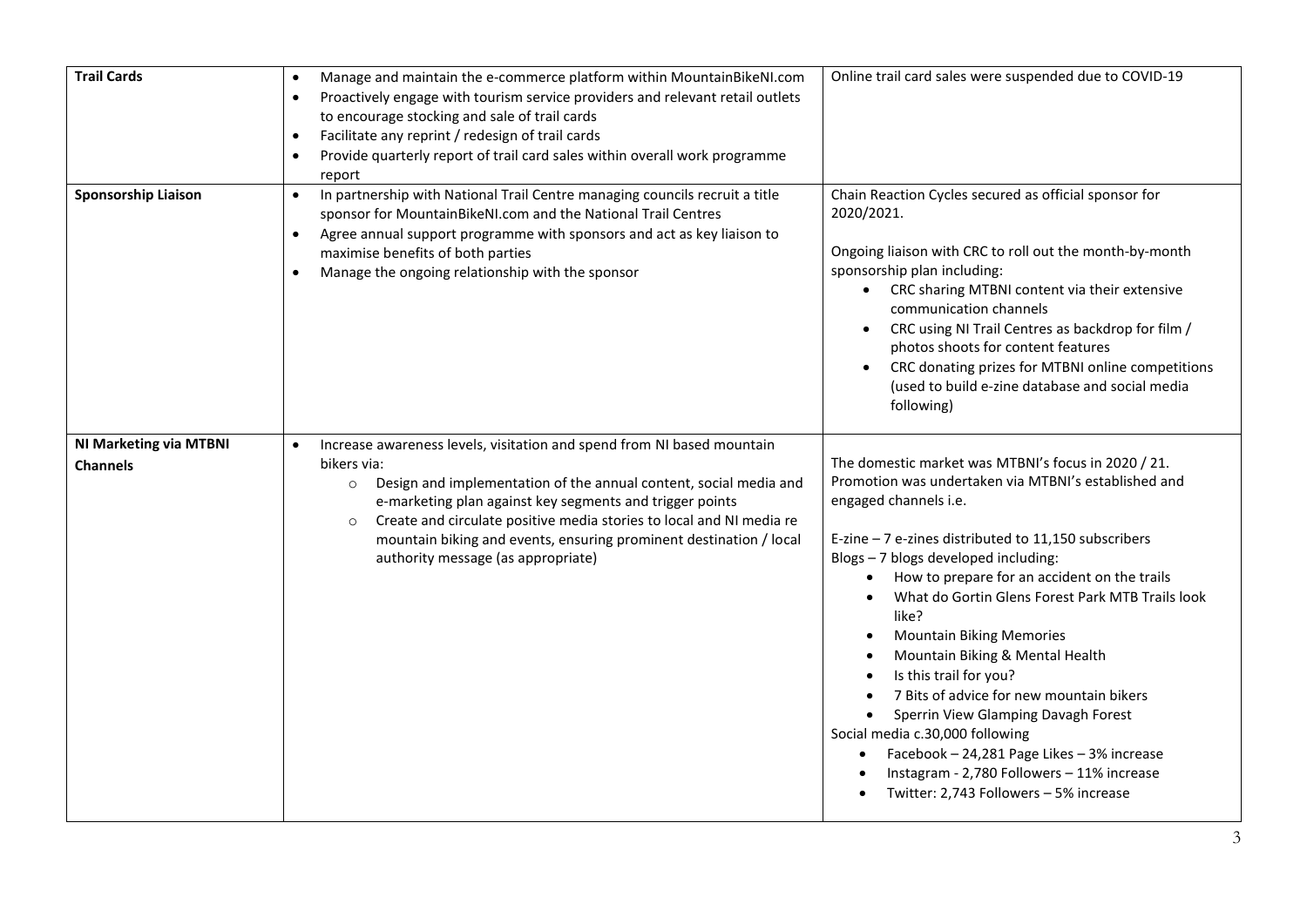| Increase awareness levels, visitation and spend from NI based Mountain<br>bikers through the further enhancement of activities under C.1 via:<br>Delivery of a targeted campaign activity (within budget - proposed<br>$\circ$<br>£2075) to include editorial, advertorial, advertising (online / offline<br>bundles), advocacy, PR FAM Trips                                                                                                                                                                                                                                                                                                                                                                                                                                                                                                                                                                                                                                   | The marketing activity was responsive to ongoing changes in<br>COVID-19 guidelines / restrictions ensuring mountain bikers<br>were aware of how changes in restrictions impacted them<br>There was an increased focus on those new to mountain biking<br>providing them with information on how to engage with the<br>trails<br>The paid media summer 2020 campaign cancelled due to<br>Covid-19. |
|---------------------------------------------------------------------------------------------------------------------------------------------------------------------------------------------------------------------------------------------------------------------------------------------------------------------------------------------------------------------------------------------------------------------------------------------------------------------------------------------------------------------------------------------------------------------------------------------------------------------------------------------------------------------------------------------------------------------------------------------------------------------------------------------------------------------------------------------------------------------------------------------------------------------------------------------------------------------------------|---------------------------------------------------------------------------------------------------------------------------------------------------------------------------------------------------------------------------------------------------------------------------------------------------------------------------------------------------------------------------------------------------|
| Increase awareness levels, visitation and spend from ROI based Mountain<br>bikers via:<br>Delivery of a targeted campaign activity (within budget - proposed<br>$\circ$<br>£13,000) to include editorial, advertorial, advertising (online / offline<br>bundles), advocacy, PR FAM Trips                                                                                                                                                                                                                                                                                                                                                                                                                                                                                                                                                                                                                                                                                        | The paid media ROI marketing campaigns were cancelled due<br>to COVID-19.                                                                                                                                                                                                                                                                                                                         |
| <b>Business Upskilling:</b><br>$\bullet$<br>Support Council workshops for local tourism service providers<br>$\circ$<br>Proactive engagement with local tourism service providers<br>$\circ$<br>(accommodation, eateries and activity providers) to ensure:<br>their offering is targeted to the mountain bike market i.e.<br>'MTB Friendly'<br>innovative offers are available in line with campaigns<br>increased awareness of MTB product offering within their<br>destination<br>Deliver on-line toolkit for local tourism service providers including<br>$\circ$<br>visitor profiles and requirements, product and service advice,<br>marketing recommendations / opportunities and best practice<br>benchmarking<br>Distribution of two e-newsletters to relevant stakeholders re<br>$\circ$<br>marketing campaign updates, promotional opportunities and<br>support<br><b>Destination Support:</b><br>Provide support to Council Tourism teams to accurately incorporate | Ongoing.                                                                                                                                                                                                                                                                                                                                                                                          |
|                                                                                                                                                                                                                                                                                                                                                                                                                                                                                                                                                                                                                                                                                                                                                                                                                                                                                                                                                                                 | the promotion of mountain biking within a wider tourism offering                                                                                                                                                                                                                                                                                                                                  |